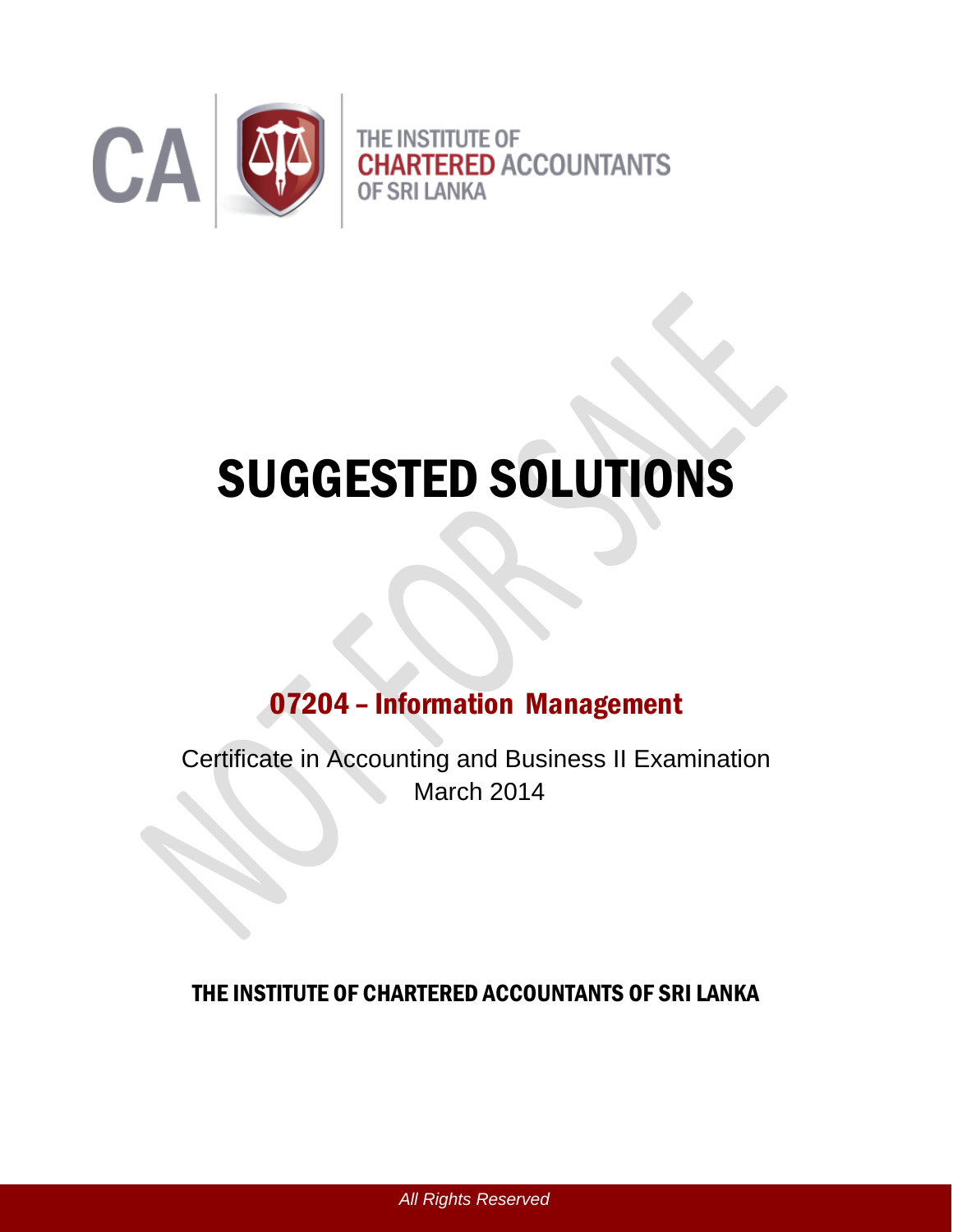(a) SWOT analysis identifying the strengths, weaknesses, opportunities and threats faced by the blood bank:

#### **Strengths**

- o There are thousands of people who are blood donors registered with the blood bank
- o There are thousands of patients needing blood from the blood bank
- o There are trained staff for the collection of blood
- o Facilities available in the blood bank

#### **Weaknesses**

- o Records of donors and patients are maintained in manual files
- o Traditional computerised databases are being used
- o Donors are scattered all over the island and difficult to track
- o It is very difficult to match a needy patient with a donor as the database system has limited facilities
- o There is a shortage of uncommon blood groups

#### **Opportunities**

- o There are a lot more potential donors willing to donate blood regularly
- o Blood donation campaigns are organised by various parties
- o Donors can register in a system to be regular blood donors at blood donation campaigns
- o High priority donors have to be available on call from various parts of the country
- o The management of the blood bank is hoping to implement a web based system to create awareness for most people to donate blood
- o To send SMS alerts to donate blood to urgent critical patients in relevant areas
- o Social media such as Facebook and LinkedIn can be used to create awareness to attract more people to join
- Other hospitals in the districts also sometimes depend on the blood bank to provide them with the services needed
- o An accurate monitoring mechanism needs to be established
- o Link up with blood storage units of other peripheral hospitals

#### **Threats**

- o There is a threat of people with diseases donating blood
- o Breach of confidentially of records

#### (b) Advantages of Joint Application Development (JAD) technique:

• Allows key users to participate effectively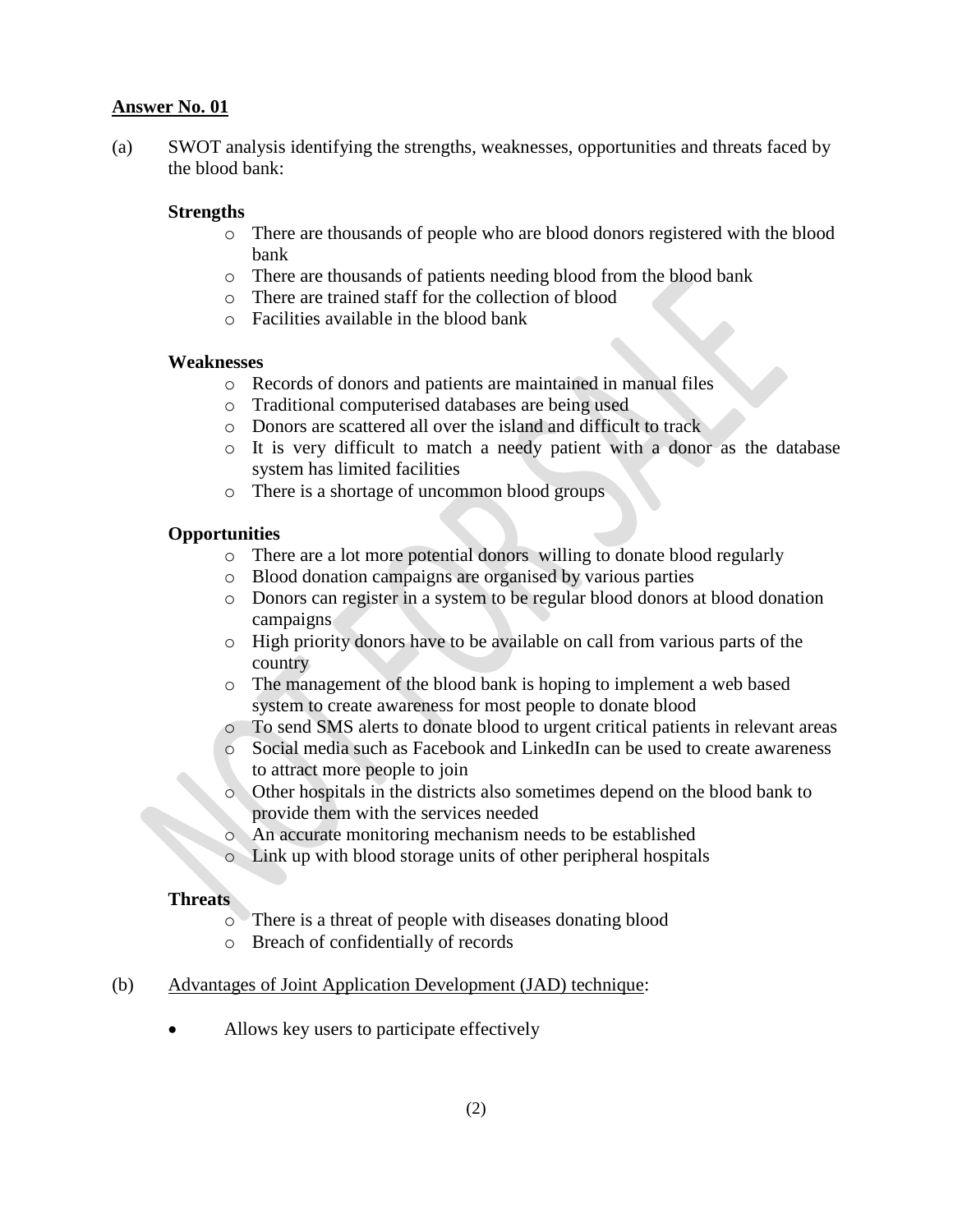- When properly used, JAD can result in a more accurate statement of system requirements, a better understanding of common goals, and a stronger commitment to the success of the new system
- When users participate in the systems development process, they are more likely to feel a sense of ownership in the results and support the new system

Disadvantages of Joint Application Development (JAD) technique:

- More expensive and can be cumbersome if the group is too large relative to the size of the project
- Requires significant planning and scheduling effort
- Requires trained and experienced personnel for facilitation and recording
- (c) Advantages of using a web based system to monitor blood donations and inventories:
	- Create awareness about donating blood and how it saves lives
	- Monitor activities of all donors
	- Availability of donors on request
	- Monitor requests coming from patients
	- Faster online registration / reduction in paper work
	- Collaborations with peripheral hospitals
	- Availability of stock can be monitored and measures can be taken to collect more blood

Disadvantages of using a web based system to monitor blood donations and inventories:

- Undue exposure of patients to the system
- Security breaches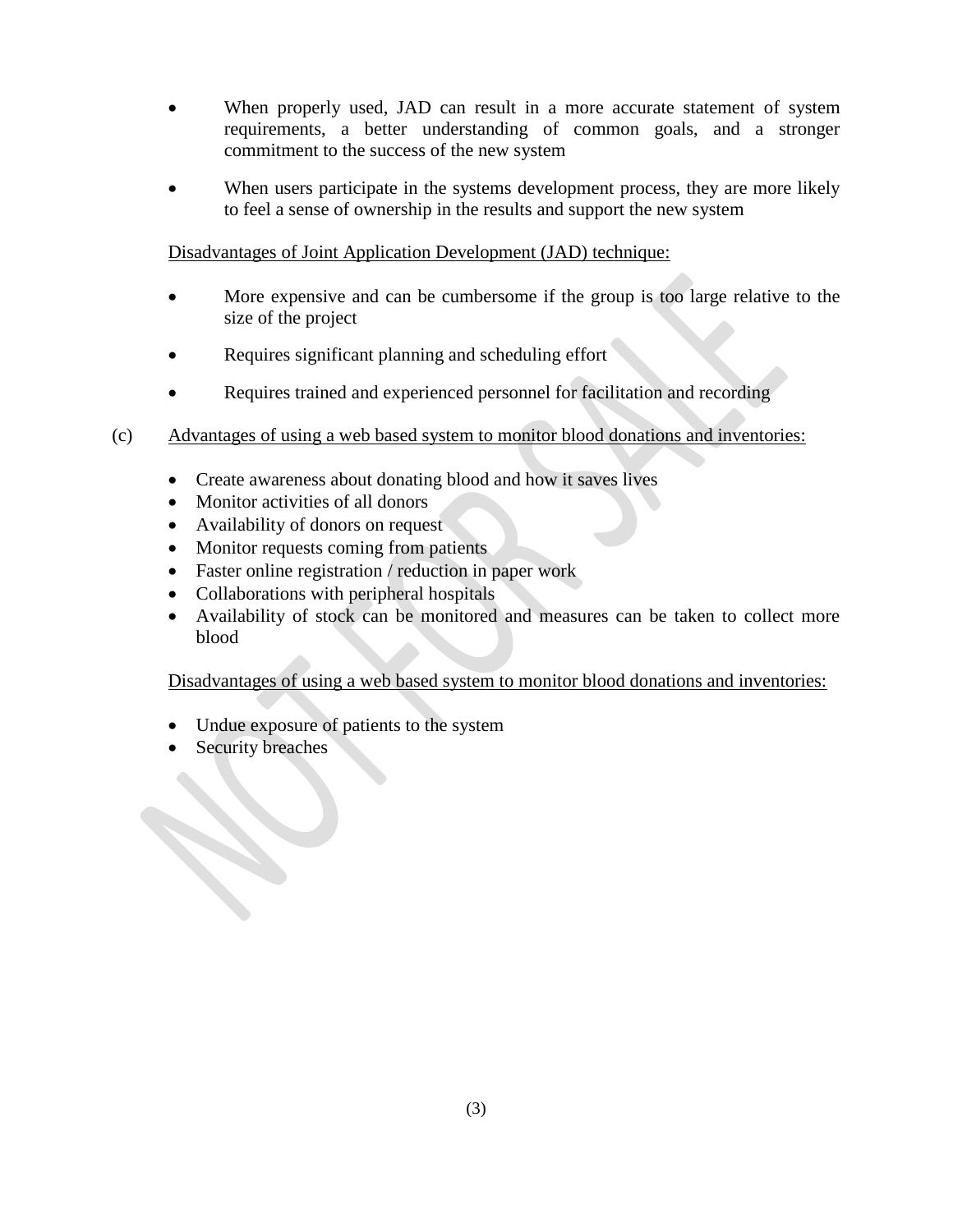

- (b) (i) Parallel Conversion: Both the old and the new system are operated until the project development team and end user managements agree to switch completely over to the new system.
	- (ii) Phased Conversion: Only parts of a new application or a few departments, offices at a time are converted.
	- (iii) Pilot Conversion: Where one department serves as a test site.
	- (iv) Plunge/Direct Cutover: Use the system immediately, and totally abandon the old system.

#### (c) **Software controls**

Monitor the use of system software and prevent unauthorized access of software programs, system software, and computer programs. System software is an important control area because it performs the overall control functions for programs that directly process data and data files.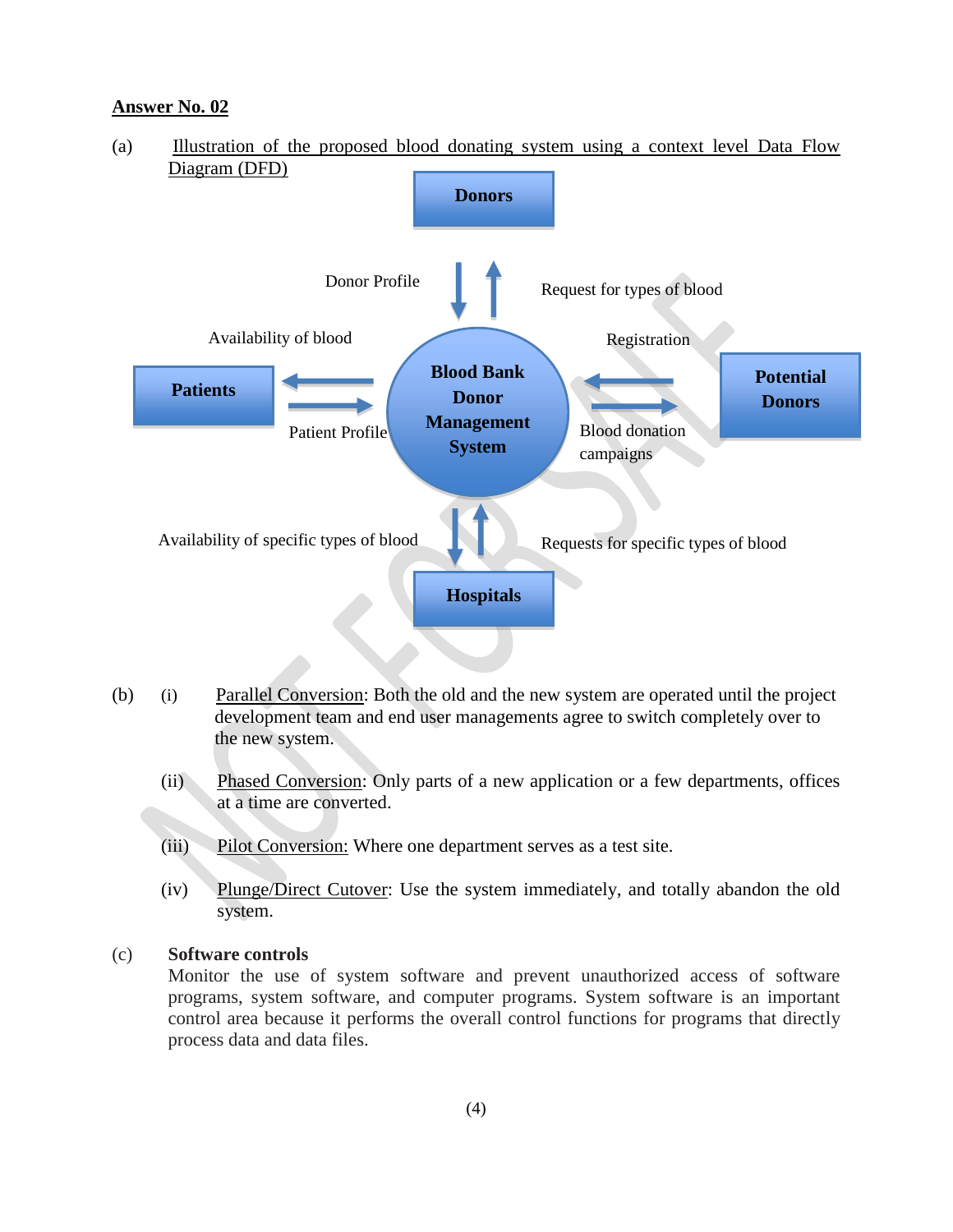#### **Hardware controls**

Ensure that computer hardware is physically secured and check for equipment malfunction. Computer equipment should be specially protected against fires, and extremes of temperature and humidity. Organizations that are dependent on their computers also must make provisions for backup or continued operation to maintain constant service.

#### **Computer operations controls**

Oversee the work of the computer department to ensure that programmed procedures are consistently carried out and correctly applied to the storage and processing of data. They include; controls over the setup of computer processing jobs, computer operations and backup and recovery procedures for processing that ends abnormally.

#### **Data security controls**

Ensure that valuable business data files on either disk or tape are not subject to unauthorized access, change, or destruction while they are in use or in storage.

#### **Implementation controls**

Audit the systems development process at various points to ensure that the process is properly controlled and managed. The systems development audit looks for; the presence of formal reviews by users and management at various stages of development, the level of user involvement at each stage of implementation, and the use of a formal cost-benefit methodology in establishing system feasibility. The audit should look for the use of controls and quality assurance techniques for program development, conversion, and testing and for complete and thorough system, user, and operations documentation.

#### **Administrative controls**

Formalize standards, rules, procedures, and control disciplines to ensure that the organization's general and application controls are properly executed and enforced.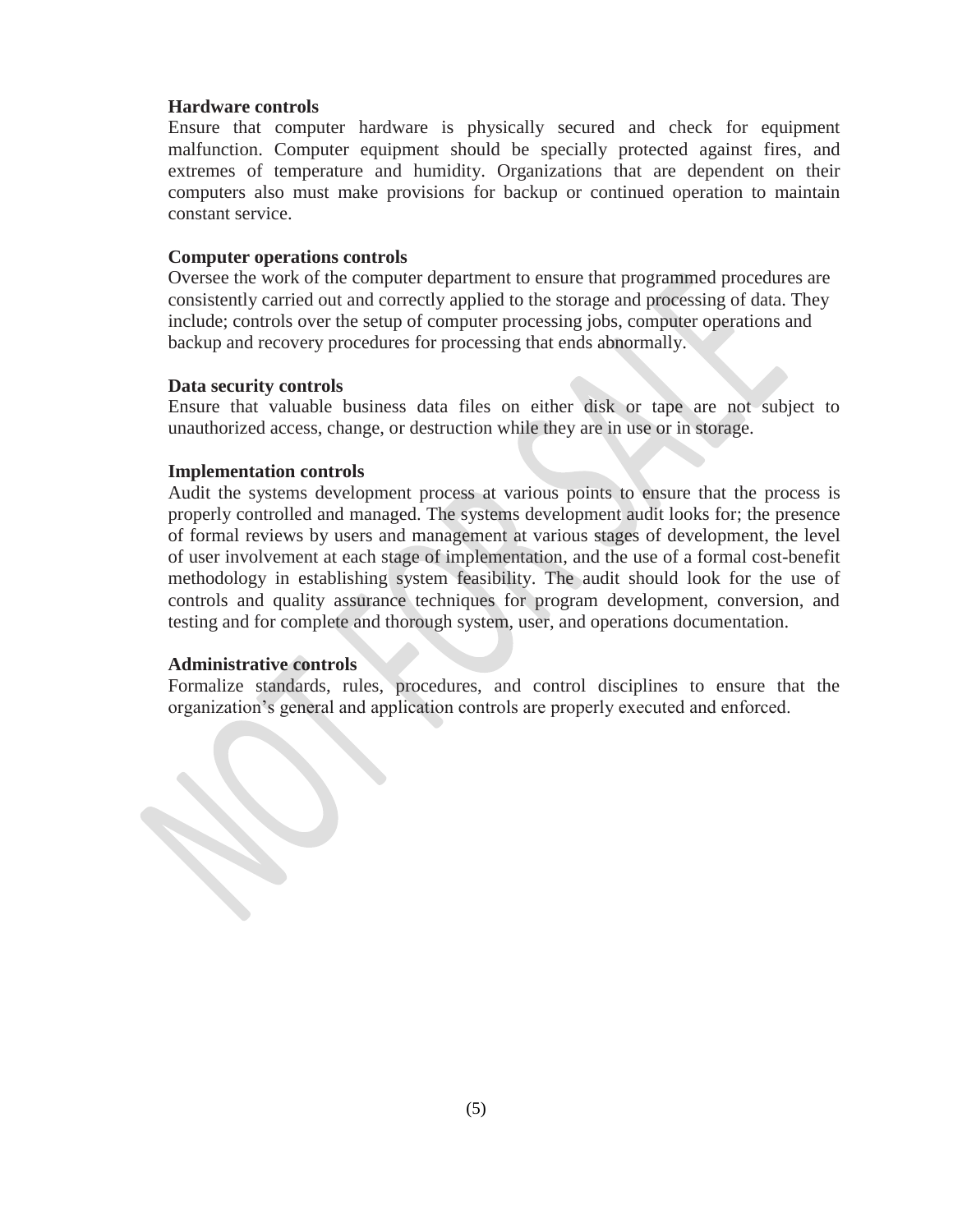(a) Computer Networks are two or more computers inter-connected using communication media consisting of relevant hardware and software, together with other peripheral equipment like printers, scanners etc. attached.

There are three bases that can be used to categorize computer networks:

- a. Architecture or topology
- b. Geographical area (Scope)
- c. Users
- (b) (i) Network Interface Cards (NIC) this is the card that physically makes the connection between the computer and the network cable in a LAN. They provide a dedicated, full-time connection to a network.
	- (ii) Routers wired or Wi-fi
	- (iii) Switches
	- (iv) Modems convert digital computer signals into a form that allows them to travel over phone lines as analogue signals
- (c) (i) Mobility With a laptop, computer or mobile device, access can be available throughout a school, at a mall, in an airplane etc. More and more businesses are also offering free Wi-Fi access.
	- (ii) Fast setup If the computer has a wireless adapter, locating a wireless network can be as simple as clicking "Connect to network"; in some cases you will connect automatically to a network within range.
	- (iii) Lower cost Setting up a wireless network can be much more cost effective than buying and installing cables.
	- (iv) Expandability- Adding new computers to a wireless network is as easy as turning the computer on as long as the maximum number of devices is not exceeded.
- (d) (i) Firewalls

A firewall acts like a gatekeeper that examines each user's credentials before access is granted to a network. The firewall identifies names, Internet Protocol (IP) address, applications, and other characteristics of incoming traffic. It checks this information against the access rules that have been programmed into the system by the network administrator. The firewall prevents unauthorized communication into and out of the network, allowing the organization to enforce a security policy on traffic flowing between its network and other unthrusted networks, including the Internet.

(ii) Intrusion detection system

Commercial security vendors now provide intrusion detection tools and services to protect against suspicious network traffic and attempts to access files and databases. Intrusion detection systems feature full-time monitoring tools placed at the most vulnerable places.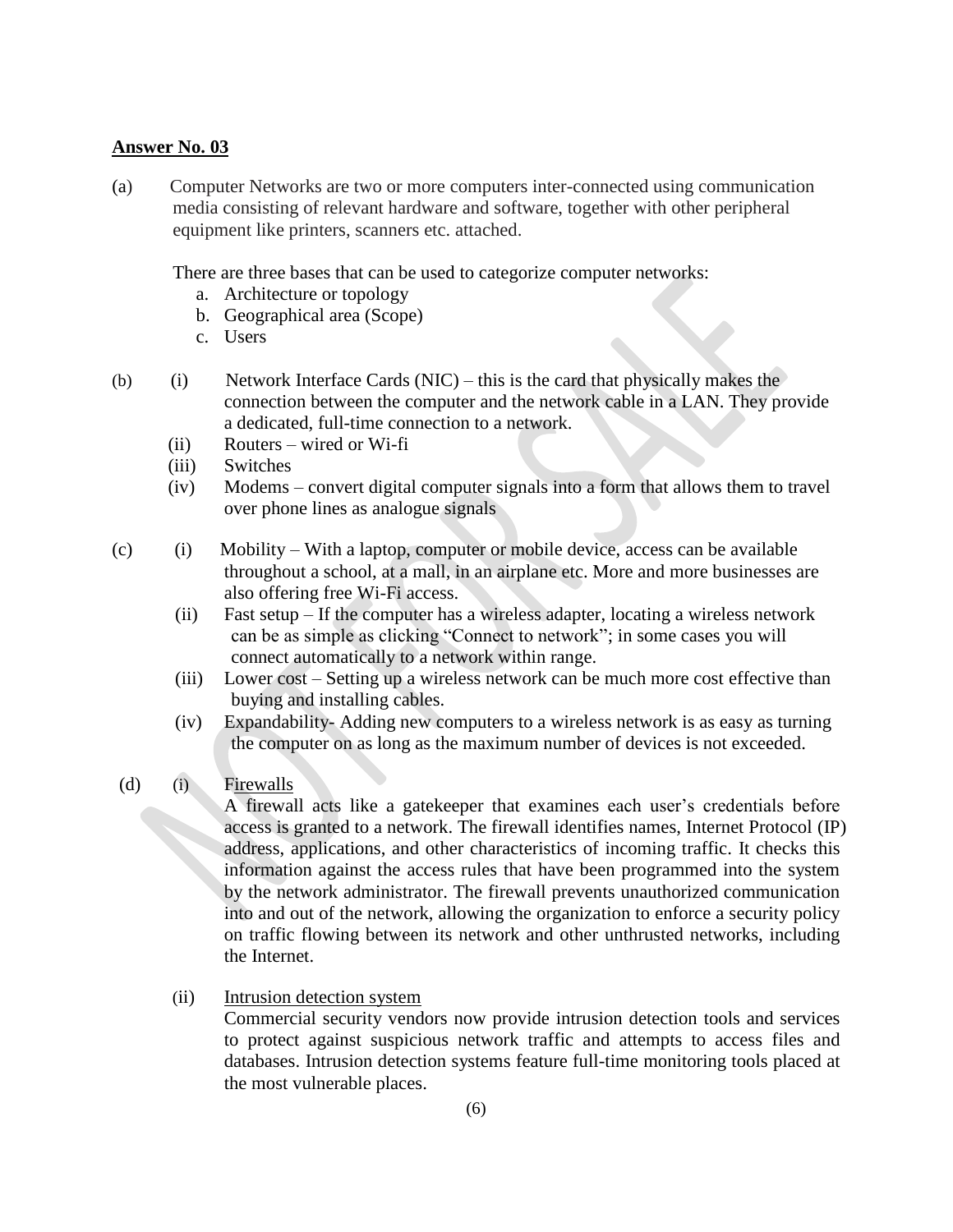The system generates an alarm if it finds a suspicious or anomalous event. Scanning software looks for patterns indicative of known methods of computer attacks (such as bad passwords), checks to see if important files have been removed or modified and sends warnings of vandalism or system administration errors. Monitoring software examines events as they are happen to discover security attacks in progress. This intrusion tool can also be customized to shut down a particular part of the network if it receives unauthorized traffic.

(iii) Antivirus software

Defensive technology plans for both individuals and businesses must include antivirus protection for every computer. Antivirus software is designed to check computer systems for the presence of computer viruses. Often, the software can eliminate the virus from the infected area. However, most antivirus software is effective only against viruses already known when the software was written. To remain effective, the antivirus software must be continually updated.

#### **Answer No. 04**

- (i) Source Program The original program written by a programmer using a specific programming language. A source program cannot be executed by a computer directly. It should be first translated in to machine code, using a language translator, in order to be executed by a computer.
- (ii) Compiler the software that is capable of converting a source program into machine language. The high level version (in say COBOL) is given to the compiler as input, and the compiler converts it to the equivalent machine language.
- (iii) Object program compiler converted machine language version (of the source program) which is ready to be loaded to a computer for execution. The object program carries all information about data stacks, resource-device allocation, which are necessary at the run time.
- (b) (i) Features whether the accouting package has the necessary features that matches your needs
	- (ii) Fit whether it is compatible with other IT products, hardware and software which you already have
	- $(iii)$  Agree with the IT strategy whether it support your IT strategy
	- (iv) Future whether the package is in line with future trends of the company and IT expectations
	- (v) Vendor support whether you will continue to get customer support from the vendor
	- (vi) Flexibility whether the package is flexible enough to do any changes necessary to match the changes needed by the company
	- (vii) Budget whether the software in line with your budget
	- (viii) Return policy whether the package purchased can be returned/exchanged if you are not satisfied with it, and if trial versions available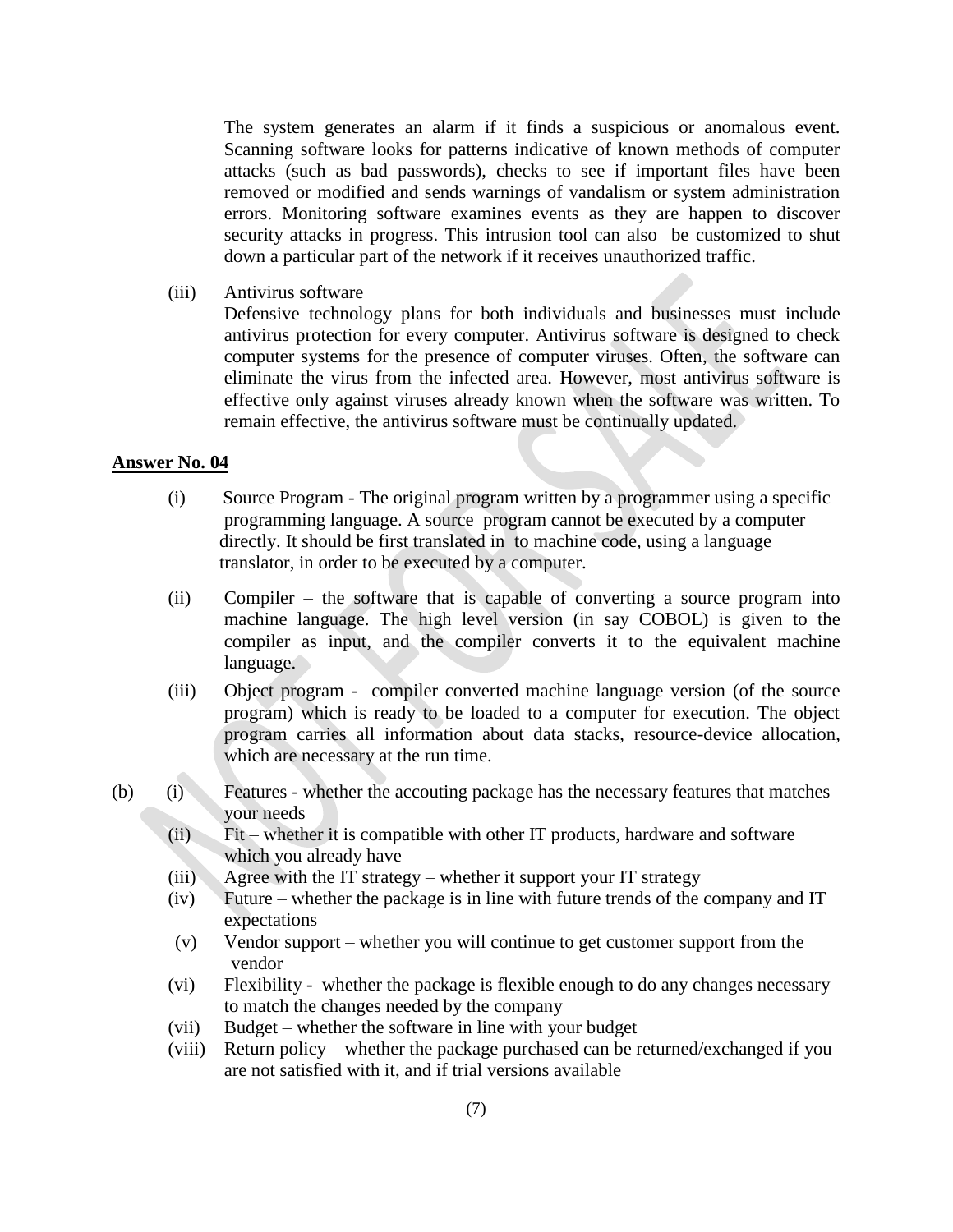- (ix) Training whether the company will get the training facility for its employees
- (x) Documentations- whether the package is supported with a set of manuals, licences etc .

- (a) The categories of e-commerce which you could introduce to your company are: businessto-business (B2B), business-to-consumer (B2C) and business-to-government
	- (B2G).Within these categories, the following types of e-commerce can be introduced:
		- i. Electronic markets
		- ii. Hosting a web service information
	- iii. Web advertising
	- iv. Web invoicing delivery
	- v. eBusiness
	- vi. Electronic payment methods
		- e.g. credit cards, digital cash, debit cards
	- vii. eProcurement, eTendering
	- viii. eRecruitment
	- ix. eAttendence and leave control
- (b) (i) Higher IT knowledge of competing companies
	- (ii) Transactions with bogus/stolen credit/debit cards
	- (iii) Losses due to delays in updating the websites
	- (iv) Losses due to incorrect information provided in the websites
	- (v) Losses due to wrong deliveries
	- (vi) Breakdown in the Information System, IT System.
	- (vii) Sabotage, malicious attacks
- (c) (i) Frequently update the IT knowledge within the company
	- (i) Duplicate/backup internet services through a few internet service providers
	- (ii) Employ a webmaster for all activities related to the website
	- (iii) Frequently update information on stolen credit debit cards within the company
	- (iv) Check deliveries atleast at three points before dispatch
	- (v) Promptly communicate with e-commerce customers if in doubt of their orders etc.
	- (vi) Maintain high security in relation to employees dealing with/using the information system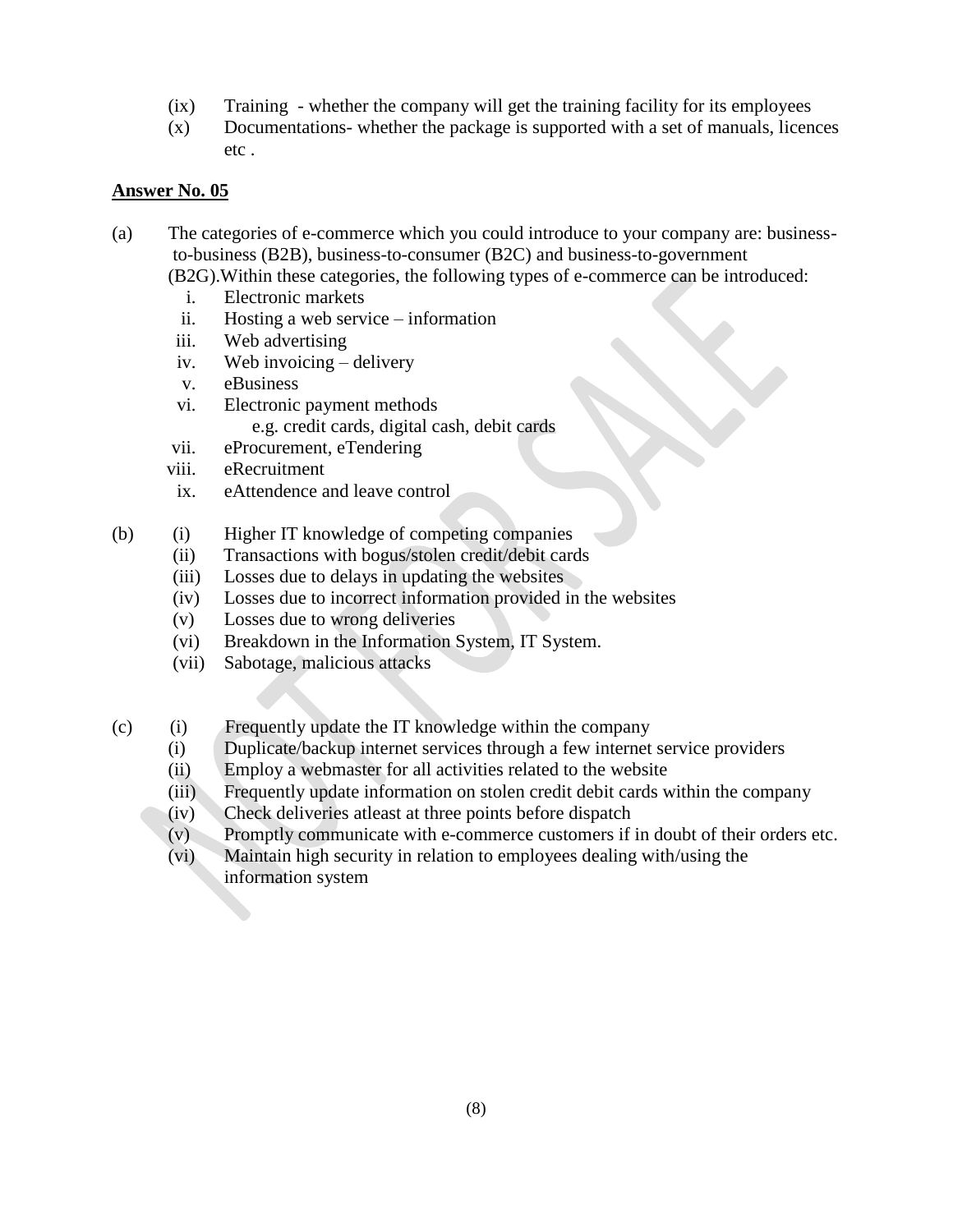- (a) Cloud computing has three distinct characteristics that differentiates it from traditional hosting like websites on the Internet:
	- (i) It is sold on demand typically by unit of time (minute, hour etc.)
	- (ii) It is elastic user clients can have as much or as less of the service as they want at any given time
	- (iii) The service is fully managed by the service provider the consumer/client needs nothing but basic equipment at his place (such as a computer and Internet access)
- (b) (i) Significant innovations in virtualization
	- (ii) Notable development in the areas of distributed computing
	- (iii) Availability of scalable access to computing resources/IT services
	- (iv) Improved access to stabilized high speed Internet and availability of Internet anywhere.
	- (v) A weaker economy and /or cost-cutting trend among clients/users for equipping the hardware and software needed to build up information systems.
- (c) Private Clouds

A private cloud is a proprietary network or a data centre that supplies hosted services exclusive to a limited group of users/clients. Usually these users/clients have a common connection e.g. employees of a particular group of company, bank, society or government.

#### Public Clouds

 A public cloud is a network owned by someone (company or government) which sells services to anyone on the Internet. Some service providers could use public cloud resources to create their private clouds which are called 'virtual private clouds'.

#### (d) *"One cloud does not fit all"*

In the past, most organizations rushed to adopt cloud computing services without assessing its implication on the company size, nature of business etc. At present, clouds can give a variety of services for targeted clientals at a reasonable cost. In the event that all services are to be provided by one cloud, the cloud has to be a large service platform providing a wide selection. Therefore, interest should be given to options available with ensured security of data moving in and out, and the selections should be made by the cliental as and when necessary.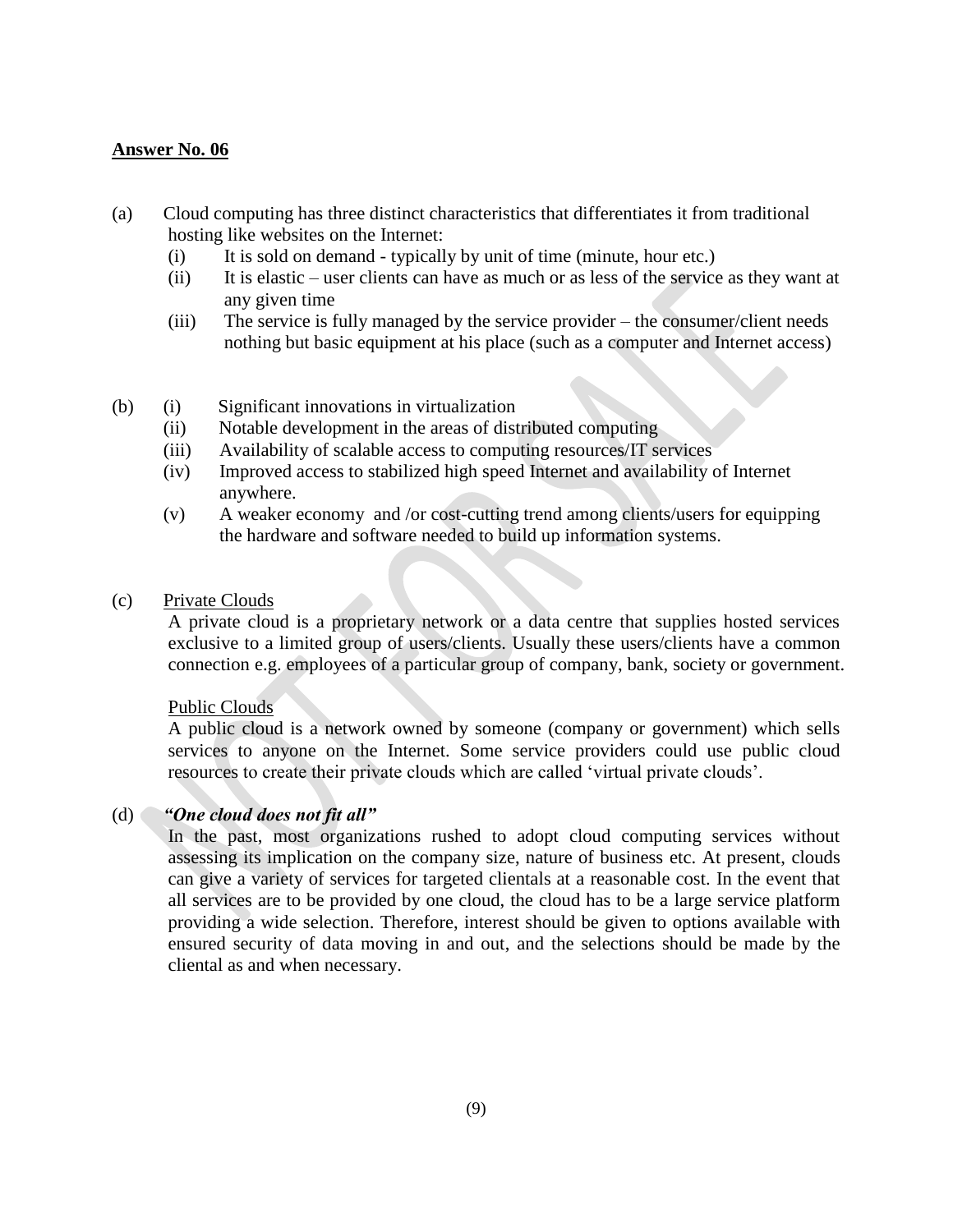#### (a) Advantages

- (i) High data entering speed
- (ii) Low error rate
- (iii) Sometimes they can operate without user/human intervention
- (iv) Input data types are of a wide spectrum not limited

Disadvantages

- (i) Equipment and implementation cost is comparatively high
- (ii) User requires training before using the device
- (iii) Proper maintenance/cleaning is frequently necessary
- (iv) Frequent calibration may be necessary

*Common for all automated data capturing devices.*

- (b) (i) Digital cameras use a light sensitive silicon chip to capture photographic images in digital form. The bits of digital information can then be copied in to a computer hard disk for storing, editing and printing purposes
	- (ii) Sensors are input devices that collect specific types of data directly from the environment and transmit to a computer. Sensors can be hidden from most naked eyes and can be used to detect many dimensions and physical elements such as speed, movement, weight, pressure, temperature, humidity, wind current, fog, gas, smoke, light, shapes, images, vibrations etc .
	- (iii) RFID is the use of an object (tag) applied or incorporated into a product, animal or person for the purpose of identification and tracking using radio waves. Some tags can be read from several meters away and beyond the line of sight of the reader. There are two main components of a tag. One is an integrated circuit for storing and processing information, modulating and demodulating a radiofrequency signal and other specialized functions. The second is an antenna for receiving and transmitting signals.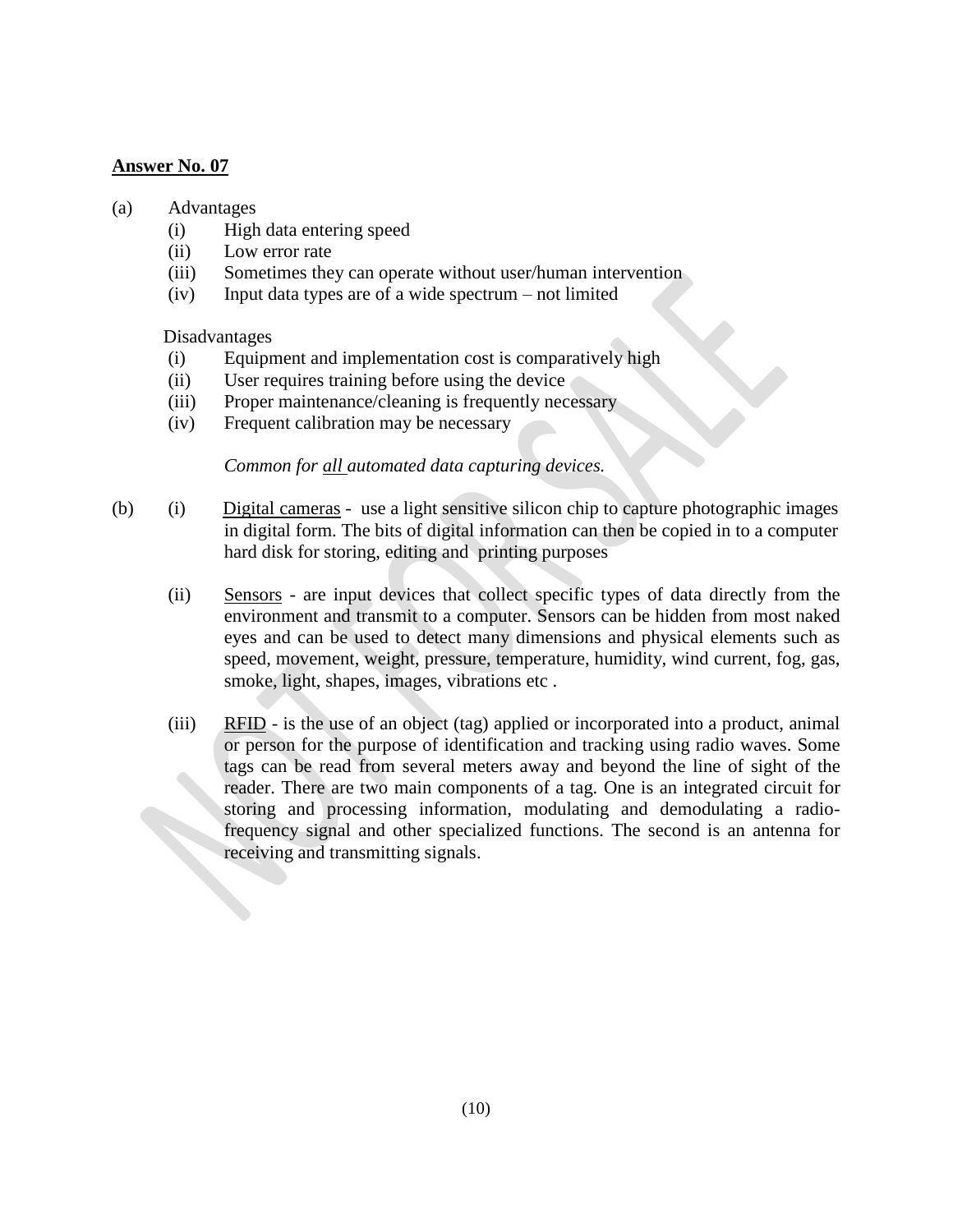#### (a) (i) Hardware

Set of devices which support the major functions of an Information System such as; collecting data, entering data into systems, processing data, producing outputs, disseminating information and storing data .

#### (ii) Software

Set of programs that enable the hardware to process data, provide life and make them function. It includes the operating system, system software, application software. Application software are those prepared to deal with varying needs of the computer users.

#### (iii) Database

Database is a group of related files. Data is typically organized in a database for the smooth operation of an Information System. There can be flat databases or relational databases. In a flat database, the data is in a repetitive manner. In a relational database, data is arranged in a relational manner avoiding duplicates.

#### (iv) Telecommunication Network

A network is a collection of computers and devices interconnected by communication channels or lines, that facilitate communication and allow sharing of resources and information among interconnected devices in the Information System.

#### (v) Procedures

Procedures are a set of instructions, indicating how to combine the above components in order to process information and generate the desired output.

#### (vi) People

People in a system can be categorized into two groups; individuals who work with the system (e.g. data entry operators, systems analysts) and individuals who use the system (customers, managers of an organization).

(b) Managers need variety of information for their decision making. Senior managers require more detailed information to plan business. Middle managers usually need more detailed information to help them monitor and control business activities. Employees at the operational level need information to help them carry out their duties. The information required by these different levels of management varies as they (the managers) are involved in different types of decision making .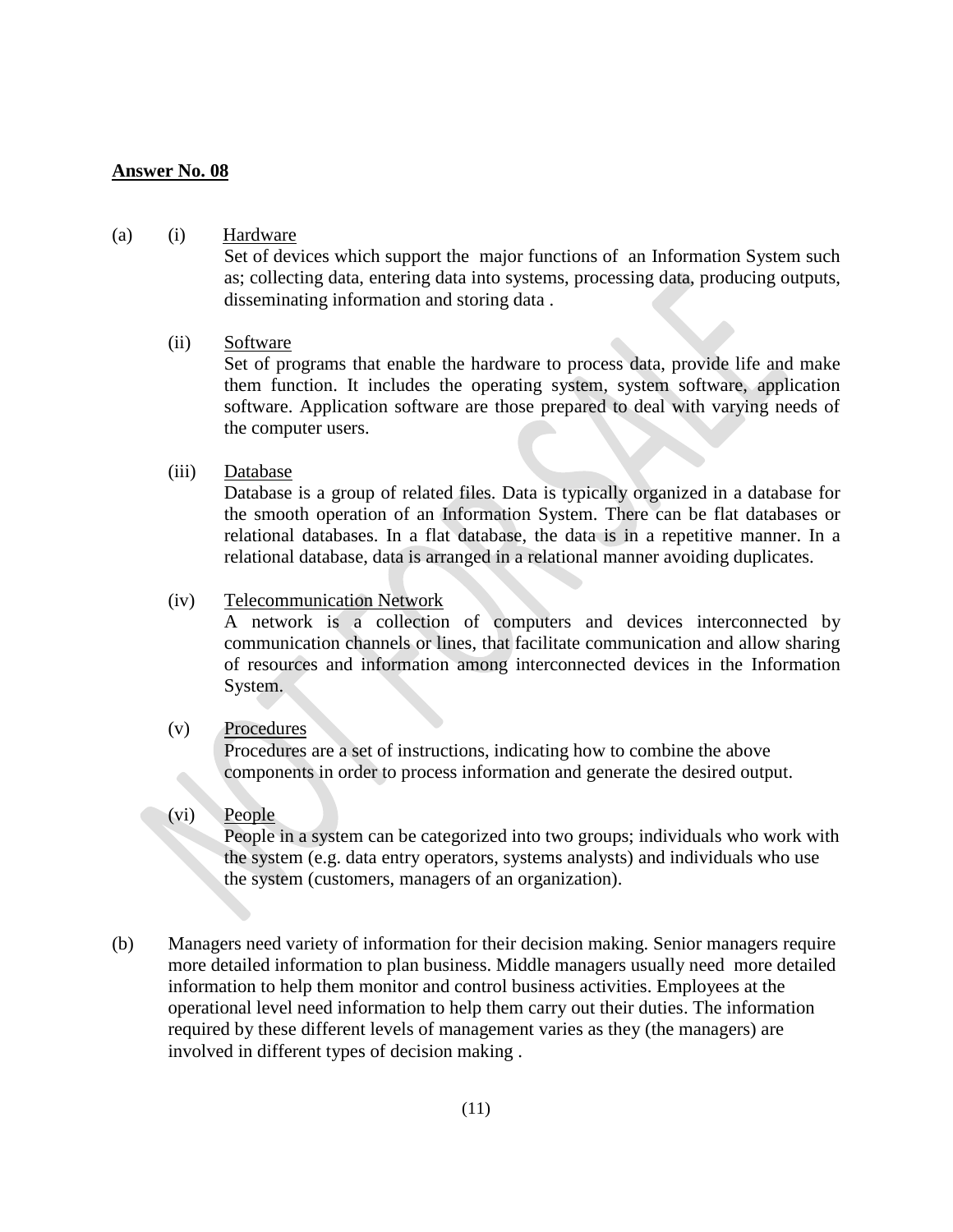Information required by these different levels can be categorized as; Operational information, Tactical Information, and Strategic Information. Operational Information.

Operational level information is information that is required for the day to day transactions in the organization. This information is useful again and again at the operational level to solve structured problems. These structured problems can be solved using predefined procedures. The effect of the structured problems are short term and the effect of the decision is narrow. Structured problems are identified as programmable questions. Most of the information is easy to understand and very simple.

#### Tactical Information

Tactical information is consumed by the middle level managers to solve the tactical problems. Middle level managers solve semi-structured problems (semi-structured means a combination of the features of structured and unstructured problems). The effects of the tactical decisions are middle level.

#### Strategic Information

Strategic information is used to solve strategic problems. Strategic problems are unstructured problems that cannot be solved using predefined procedures. Launching a new product, changing prices etc. are some examples. The effect of strategic decisions are long term and they also affect the entire organization.